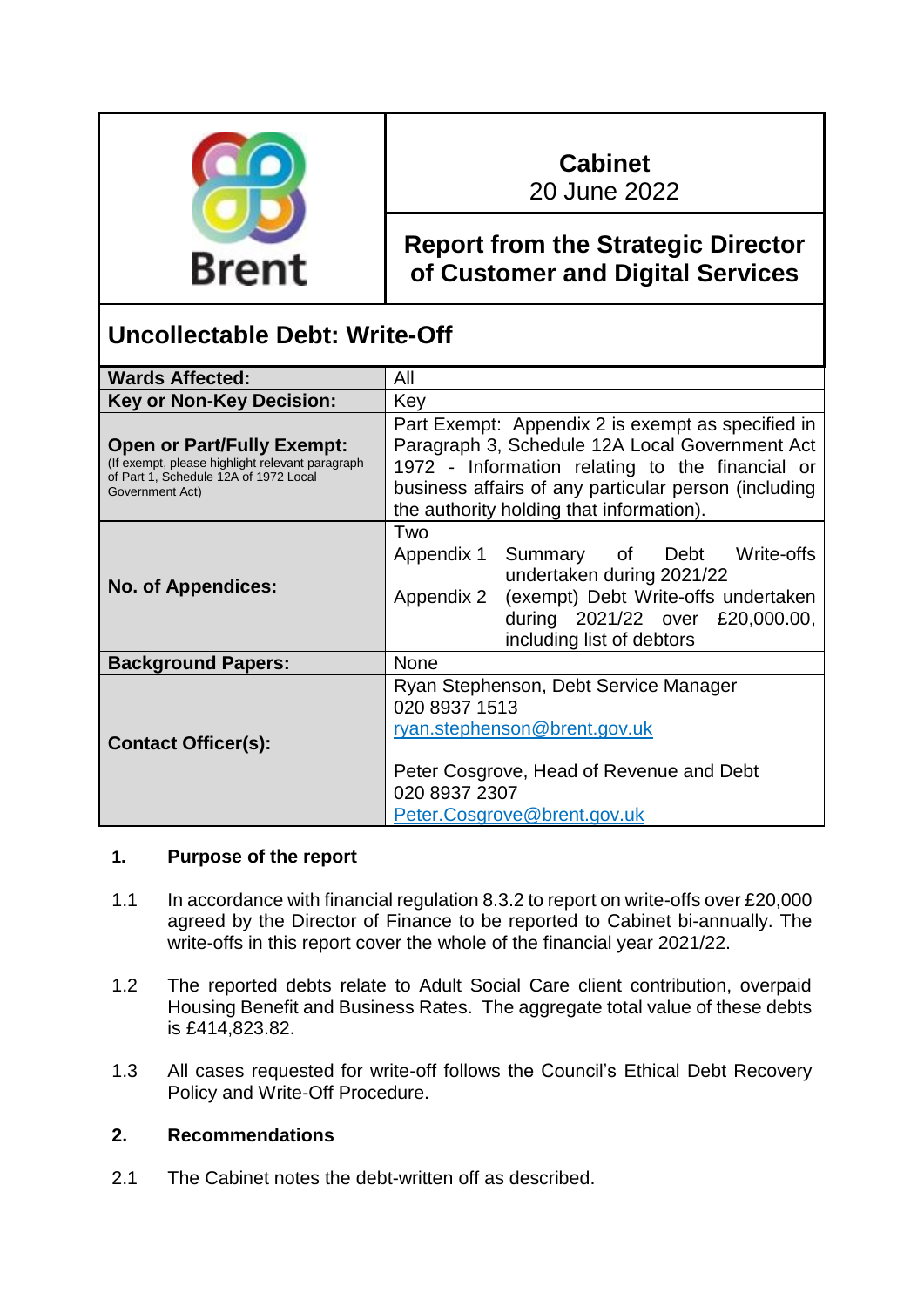2.2 Cabinet notes a total of write-off of £414,823.82 of debt as set out in Appendix 1 of this report.

#### **3. Detail**

- 3.1 The Council is committed to taking all appropriate recovery action necessary before considering a debt for write off. This includes issue of dunning notices during the infancy of the recovery process, telephone and email engagement, senior management dialogue with counterparts and where necessary legal service, checking internal and external systems including credit agencies, court and enforcement agent action. The write-off of debt only occurs when all avenues to collect have been exhausted.
- 3.2 Despite our best endeavours it is inevitable that a small percentage of debt will not be collected and the Council will ultimately have to be write off uncollected debt. Writing off debt is standard practice and recommended as part of good budget management.
- 3.3 The recovery process includes sending a number of reminders and warnings. The cases being reported in this report concern:
	- 3.3.1 Business rates owed by companies that have gone of business, for these there is no alternative other than to write off the debt.
	- 3.3.2 There was one case for adult social care debt where there were no funds in the estate so the Council has no alternative other than to write the debt off.
	- 3.3.3 There are a number of cases of overpaid housing benefit where the debtor has absconded. Where the Council cannot trace a debtor a number of searches with internal systems, externally via DWP and credit agencies are undertaken. The decision to write-off is only taken when all avenues are exhausted and the debtor cannot be traced. However, even though the debt has been written off, if at a future date the whereabouts of the debtor is established, then the pursuit of the debt may be restarted,.
- 3.4 The write-off procedure as formulated under financial regulation 8.3.1 is adhered to in writing off debt. The write-offs are reported to Cabinet in accordance with financial regulgation 8.3.2 whereby write-offs over £20,000 agreed by the director of Finance are reported to Cabinet biannually. This report is overdue as the debt work programme was affected by the pandemic. In future, these reports will be scheduled for cabinet every June and December.

#### **4.0 Financial Implications**

4.1 The bad debt provision is reviewed annually amounts identified for write off are contained within the bad debt provision assigned to Revenue & Debt.